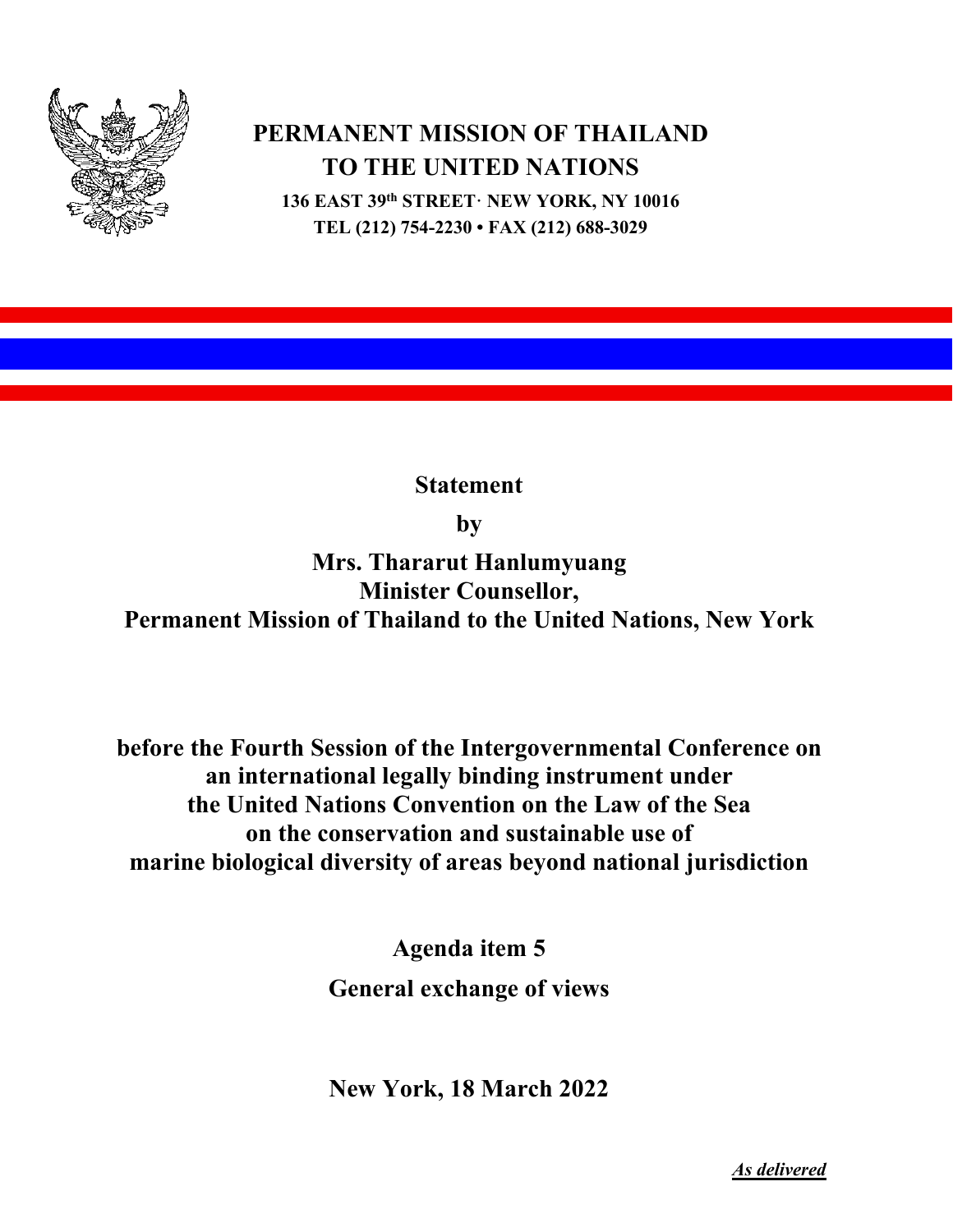Madam President,

1. I would like to take this opportunity to express my appreciation to Madam President and the Secretariat for convening this fourth session of the Intergovernmental Conference despite the difficulty resulting from the ongoing COVID-19 pandemic situation. I also wish to commend your work on the preparation of the revised draft text of the BBNJ Agreement, which served as a concrete basis for further negotiations and allowed a fruitful and constructive discussion among participating states. I also thank you, Madam President, on your capacity as Facilitator during the Informal-Informals, and I also thank the other highly capable facilitators. Your able facilitation greatly contributes to the progress of our work.

## Madam President,

2. For Thailand, the principle of the common heritage of mankind has been our compass since the First UN Conference on the Law of the Sea. It was during that Conference, on the 24th of February 1958, that one of the greatest and most visionary Thai diplomats, Prince Wan Waithayakon, then Foreign Minister of Thailand, was elected as its First President. And in his inaugural address to the Plenary, he said that "the sea is the common heritage of mankind. It was therefore in the common interest that the law of the sea should be certain, that it should regulate justly the various interests involved and that it should ensure the preservation of that heritage for the benefit of all."

3. With that principle in mind, my delegation would like to reiterate our position that common heritage of mankind should be the overarching principle applied throughout the BBNJ Agreement, especially on the sharing of benefits from marine genetic resources. Considering marine genetic resources from areas beyond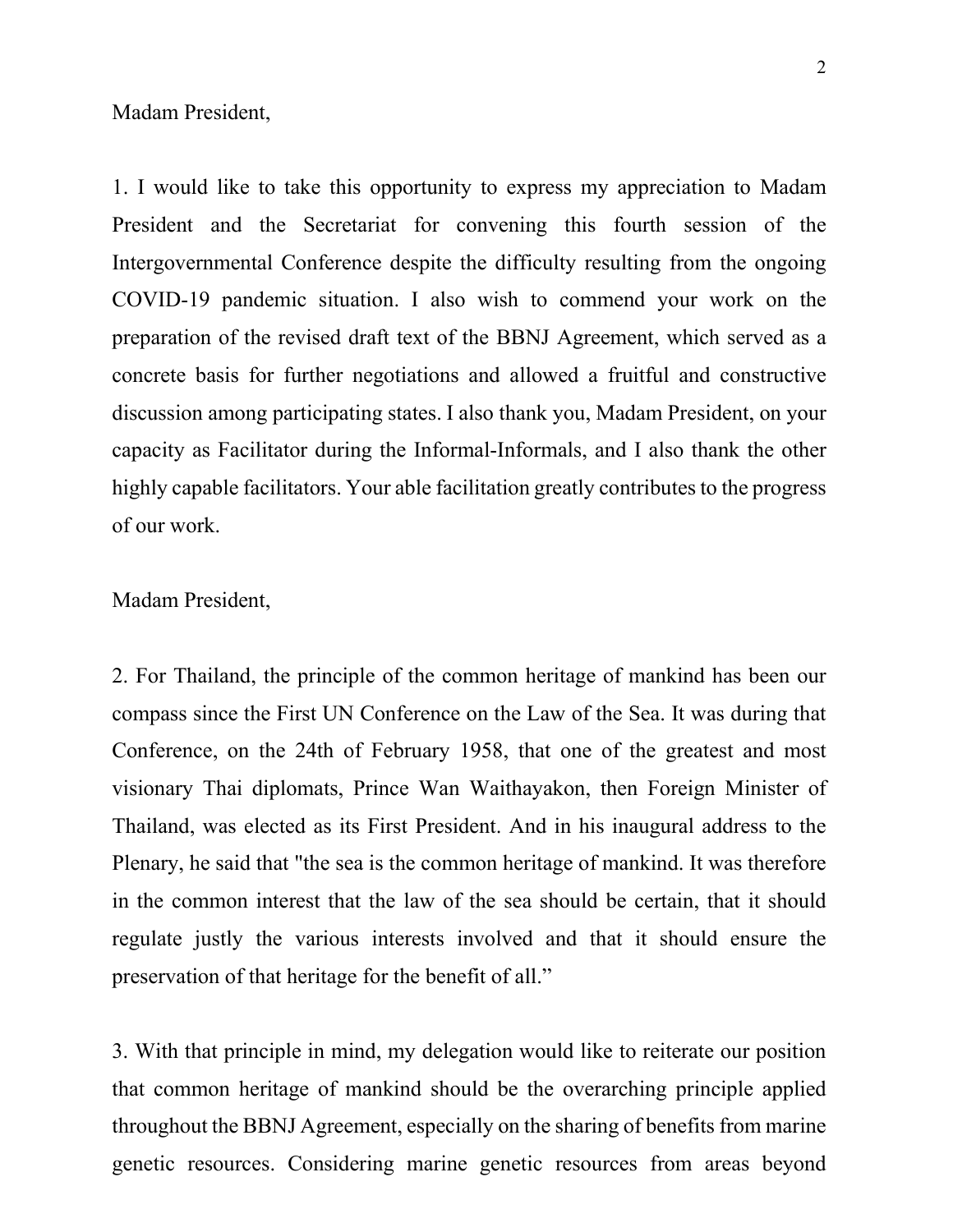national jurisdiction as part of the common heritage of mankind will guarantee that the benefits arising from their utilization are shared fairly and equitably between developed and developing countries.

4. Moreover, priority, particularly when engaging in capacity-building and the transfer of marine technology cooperation, should be placed on the needs and special requirements of developing countries, so that they can gain optimal advantage from the cooperation. In fact, developed countries should embrace shared environmental responsibilities that extend beyond borders and take the lead in providing developing countries with capacity-building and technical support to achieve a desirable level of marine capacity, enabling greater self-reliance. This would also facilitate access to marine genetic resources for all countries and accelerate efforts to conserve and preserve the marine environment.

5. Regarding the process of establishment of area-based management tools, including marine protected areas, and the conduct of environmental impact assessments, we are of the view that, apart from coherence and complementarity, the practicality of the process is also a crucial element for the effective implementation of the area-based management tools and environmental impact assessments. The legacy and lessons learned under the Convention on Biological Diversity should be carried on and taken into account as a good reference when considering practicality. This will ensure that the marine biological diversity within areas beyond national jurisdiction is not affected by the activities of the States and, at the same time, will not create an undue burden on the States having control over the activities and hinder access to marine genetic resources, which would be contrary to the objective of this Agreement.